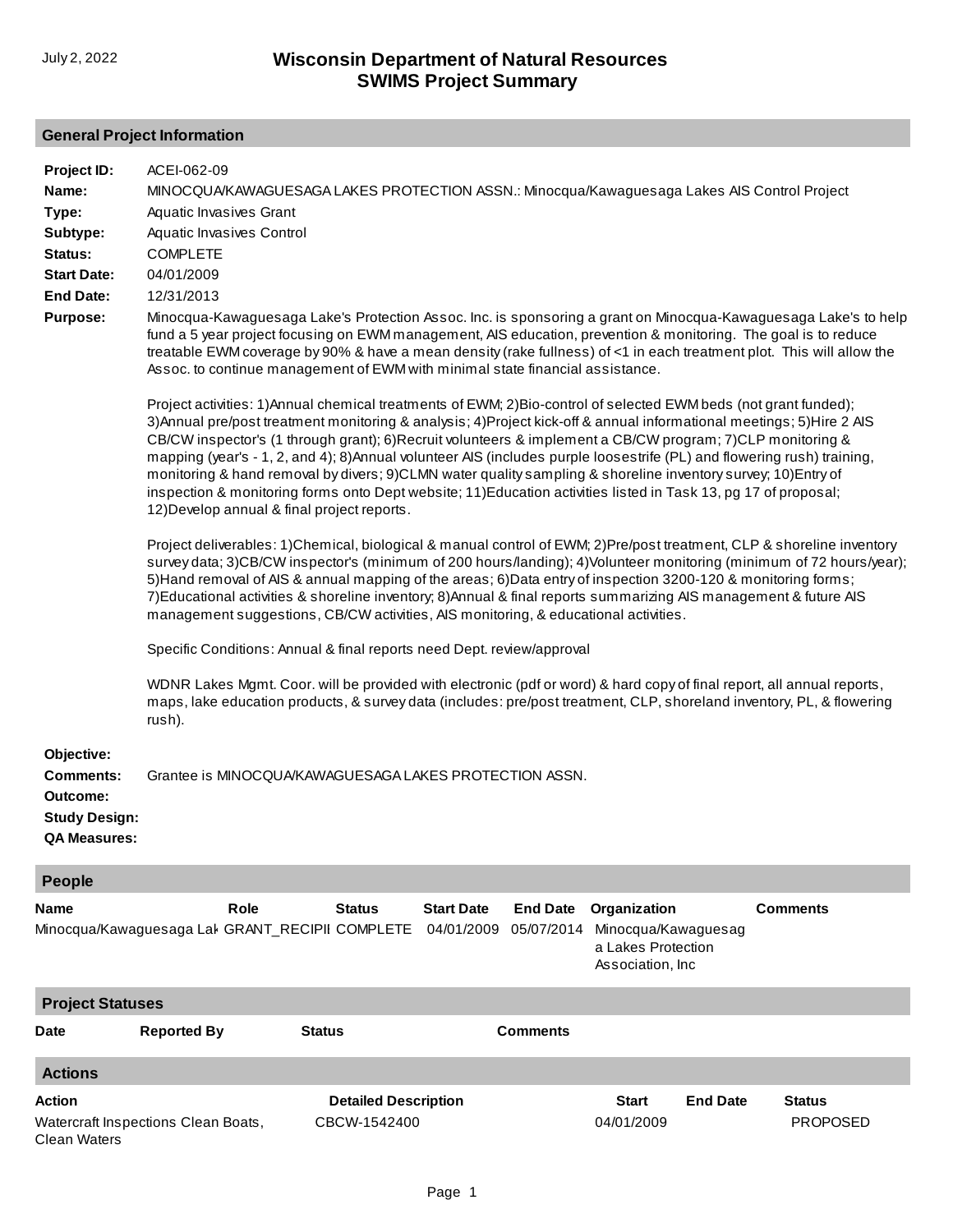# **SWIMS Project Summary** July 2, 2022 **Wisconsin Department of Natural Resources**

| <b>Action</b>                   |                                      | <b>Detailed Description</b>         |  | <b>Start</b>    | <b>End Date</b> | <b>Status</b>   |
|---------------------------------|--------------------------------------|-------------------------------------|--|-----------------|-----------------|-----------------|
| APM Chemical Permit Request     |                                      |                                     |  | 04/01/2009      | 12/31/2013      | <b>PROPOSED</b> |
| Details:<br><b>Parameter</b>    |                                      | <b>Value/Amount</b><br><b>Units</b> |  | <b>Comments</b> |                 |                 |
|                                 | 24D Granular, # Acres                |                                     |  |                 |                 |                 |
|                                 | 24D Granular, # Pounds               |                                     |  |                 |                 |                 |
|                                 | 24D Liquid, # Acres                  |                                     |  |                 |                 |                 |
|                                 | 24D Liquid, # Pounds                 |                                     |  |                 |                 |                 |
|                                 | Aquashade, # Acres                   |                                     |  |                 |                 |                 |
|                                 | Aquashade, # Pounds                  |                                     |  |                 |                 |                 |
|                                 | Biological, # Pounds                 |                                     |  |                 |                 |                 |
|                                 | Biologicals, # Acres                 |                                     |  |                 |                 |                 |
|                                 | Copper Granular, # Acres             |                                     |  |                 |                 |                 |
|                                 | Copper Granular, # Pounds            |                                     |  |                 |                 |                 |
|                                 | Copper Liquid, # Acres               |                                     |  |                 |                 |                 |
|                                 | Copper Liquid, # Gallons             |                                     |  |                 |                 |                 |
|                                 | Cutrine +, # Acres                   |                                     |  |                 |                 |                 |
|                                 | Cutrine +, # Gallons                 |                                     |  |                 |                 |                 |
|                                 | Cutrine, # Acres                     |                                     |  |                 |                 |                 |
|                                 | Cutrine, # Gallons                   |                                     |  |                 |                 |                 |
|                                 | Diquat, # Acres                      |                                     |  |                 |                 |                 |
|                                 | Diquat, # Pounds                     |                                     |  |                 |                 |                 |
|                                 | Endothall Granular, # Acres          |                                     |  |                 |                 |                 |
|                                 | Endothall Granular, # Pounds         |                                     |  |                 |                 |                 |
|                                 | Endothall Liquid, # Acres            |                                     |  |                 |                 |                 |
|                                 | Endothall Liquid, # Pounds           |                                     |  |                 |                 |                 |
|                                 | Floridone Granular, # Acres          |                                     |  |                 |                 |                 |
|                                 | Floridone Granular, # Pounds         |                                     |  |                 |                 |                 |
|                                 | Floridone Liquid, # Acres            |                                     |  |                 |                 |                 |
|                                 | Floridone Liquid, # Pounds           |                                     |  |                 |                 |                 |
|                                 | Glyphosate, # Acres                  |                                     |  |                 |                 |                 |
|                                 | Glyphosate, # Pounds                 |                                     |  |                 |                 |                 |
|                                 | Herbicide Treatment and              |                                     |  |                 |                 |                 |
|                                 | <b>Water Use Restriction Signs</b>   |                                     |  |                 |                 |                 |
|                                 | Posted in Accordance with NR<br>107? |                                     |  |                 |                 |                 |
|                                 | Nautique, # Acres                    |                                     |  |                 |                 |                 |
|                                 | Nautique, # Gallons                  |                                     |  |                 |                 |                 |
|                                 | Navigate, # Acres                    |                                     |  |                 |                 |                 |
|                                 | Navigate, # Pounds                   |                                     |  |                 |                 |                 |
|                                 | <b>Onsite Supervision Present?</b>   |                                     |  |                 |                 |                 |
|                                 | Reward, # Acres                      |                                     |  |                 |                 |                 |
|                                 | Reward, # Gallons                    |                                     |  |                 |                 |                 |
|                                 | Rodeo, # Acres                       |                                     |  |                 |                 |                 |
|                                 | Rodeo, # Gallons                     |                                     |  |                 |                 |                 |
| <b>Grant Awarded</b>            |                                      | ACEI-062-09                         |  | 04/01/2009      | 12/31/2013      | <b>COMPLETE</b> |
| <b>Control Invasive Species</b> |                                      | 29277544                            |  | 04/01/2009      |                 | <b>PROPOSED</b> |
| <b>Grant Awarded</b>            |                                      | ACEI-062-09                         |  | 04/01/2009      | 12/31/2013      | <b>COMPLETE</b> |
| Map Invasive Species            |                                      |                                     |  | 04/01/2009      | 12/31/2013      | PROPOSED        |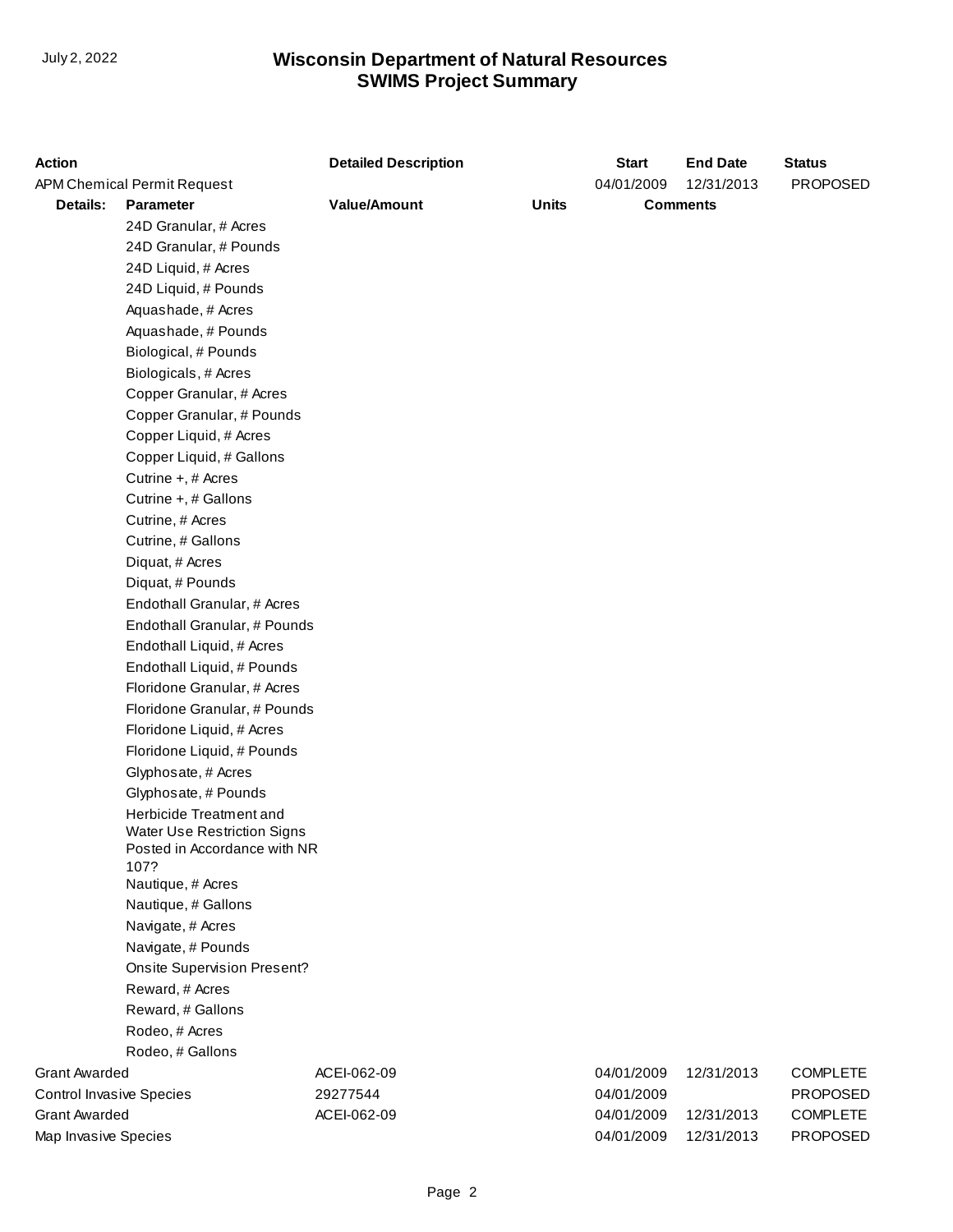### **SWIMS Project Summary** July 2, 2022 **Wisconsin Department of Natural Resources**

| Action<br>Shoreland Monitoring, Assessment,<br>Inventory                                                                                                        |                               | <b>Detailed Description</b><br>Shoreland Monitoring, Assessment or<br>Inventory                    |                                                                                                                                                                                                             | <b>Start</b><br>04/01/2009                                  | <b>End Date</b><br>12/31/2013 | <b>Status</b><br><b>PROPOSED</b>                          |
|-----------------------------------------------------------------------------------------------------------------------------------------------------------------|-------------------------------|----------------------------------------------------------------------------------------------------|-------------------------------------------------------------------------------------------------------------------------------------------------------------------------------------------------------------|-------------------------------------------------------------|-------------------------------|-----------------------------------------------------------|
| <b>Monitoring Stations</b>                                                                                                                                      |                               |                                                                                                    |                                                                                                                                                                                                             |                                                             |                               |                                                           |
| <b>Station ID</b>                                                                                                                                               | <b>Name</b>                   |                                                                                                    |                                                                                                                                                                                                             | <b>Comments</b>                                             |                               |                                                           |
| <b>Assessment Units</b>                                                                                                                                         |                               |                                                                                                    |                                                                                                                                                                                                             |                                                             |                               |                                                           |
| <b>WBIC</b><br>1542300<br>1542400<br>1544400                                                                                                                    | <b>Segment</b><br>1<br>1<br>1 | <b>Local Name</b><br>Kawaguesaga Lake<br>Minocqua Lake<br>Minocqua Thoroughfare                    | <b>Official Name</b><br>Kawaguesaga Lake<br>Minocqua Lake<br>Minocqua Thoroughfare                                                                                                                          |                                                             |                               |                                                           |
| <b>Lab Account Codes</b>                                                                                                                                        |                               |                                                                                                    |                                                                                                                                                                                                             |                                                             |                               |                                                           |
| <b>Account Code</b><br>AS008<br>AS009<br>AS010                                                                                                                  | <b>Description</b>            | AQUATIC INVASIVE SPECIES (PLAN<br>AQUATIC INVASIVE SPECIES (PLAN<br>AQUATIC INVASIVE SPECIES (PLAN |                                                                                                                                                                                                             | <b>Start Date</b><br>01/01/1960<br>01/01/1960<br>01/01/1960 |                               | <b>End Date</b><br>12/31/2099<br>12/31/2099<br>12/31/2099 |
| <b>Forms</b>                                                                                                                                                    |                               |                                                                                                    |                                                                                                                                                                                                             |                                                             |                               |                                                           |
| <b>Form Code</b>                                                                                                                                                | <b>Form Name</b>              |                                                                                                    |                                                                                                                                                                                                             |                                                             |                               |                                                           |
| <b>Methods</b>                                                                                                                                                  |                               |                                                                                                    |                                                                                                                                                                                                             |                                                             |                               |                                                           |
| <b>Method Code</b>                                                                                                                                              |                               | <b>Description</b>                                                                                 |                                                                                                                                                                                                             |                                                             |                               |                                                           |
| <b>Fieldwork Events</b>                                                                                                                                         |                               |                                                                                                    |                                                                                                                                                                                                             |                                                             |                               |                                                           |
| <b>Start Date</b>                                                                                                                                               | <b>Status</b>                 | <b>Field ID</b>                                                                                    | <b>Station ID</b>                                                                                                                                                                                           | <b>Station Name</b>                                         |                               |                                                           |
| <b>Documents</b>                                                                                                                                                |                               |                                                                                                    |                                                                                                                                                                                                             |                                                             |                               |                                                           |
| <b>Title</b><br>APM Minocqua-<br>Kawaguesaga Lakes<br>Appendices A-K                                                                                            | <b>Description</b>            |                                                                                                    | Author<br>Ecological Integrity<br>Service, LLC and<br>Minocqua-<br>Kawaguesaga Lakes<br><b>Aquatic Plant</b><br>management<br>Committee                                                                     | <b>Published</b><br>01/01/2008                              | <b>Comments</b>               |                                                           |
| Aquatic Plant Management<br>Plan for Minocqua and<br>Kawaguesaga Lakes<br>Aquatic Plant Management<br>Plan for Minocqua and<br>Kawaguesaga Lakes Maps<br>Part 1 |                               |                                                                                                    | Ecological Integrity<br>Service, LLC and<br>Minocqua-<br>Kawaguesaga Lakes<br><b>Aquatic Plant</b><br>Managemnet<br>Committee<br>Ecological Integrity<br>Service, LLC and<br>Minocqua-<br>Kawaguesaga Lakes | 01/01/2008<br>01/01/2008                                    |                               |                                                           |
|                                                                                                                                                                 |                               |                                                                                                    | Aquatic Plant<br>management<br>Committee                                                                                                                                                                    |                                                             |                               |                                                           |